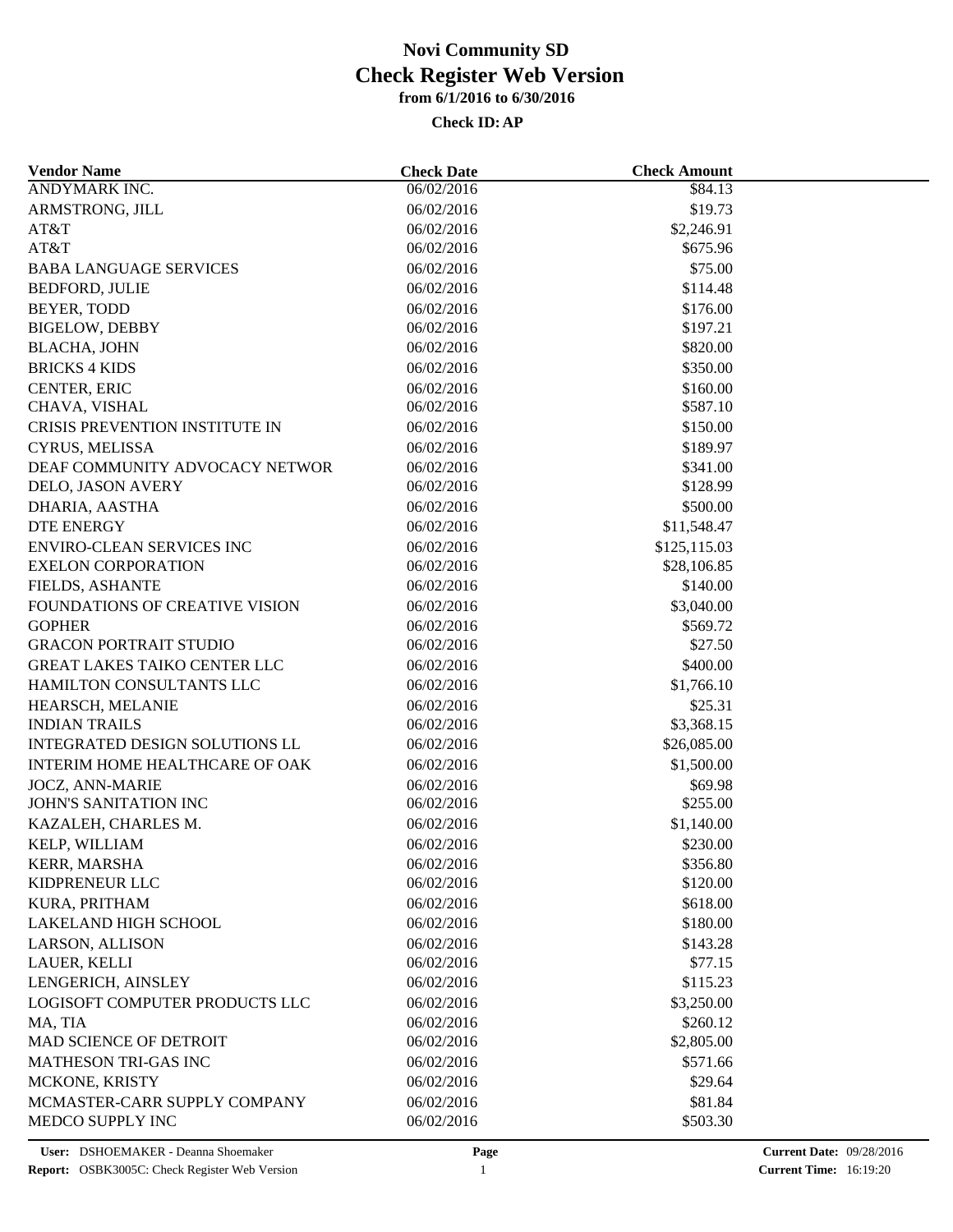| <b>Vendor Name</b>                           | <b>Check Date</b>        | <b>Check Amount</b> |  |
|----------------------------------------------|--------------------------|---------------------|--|
| MICHIGAN.COM                                 | 06/02/2016               | \$412.65            |  |
| MILOSEVICH, SOOK                             | 06/02/2016               | \$255.62            |  |
| NAGLE, ELIZABETH                             | 06/02/2016               | \$58.00             |  |
| NEFF MOTIVATION INC                          | 06/02/2016               | \$268.16            |  |
| NEW HORIZONS REHABILITATION SE               | 06/02/2016               | \$924.00            |  |
| NUTTY SCIENTISTS OF SOUTHEAST                | 06/02/2016               | \$175.00            |  |
| PARK, SOO HYUN                               | 06/02/2016               | \$115.00            |  |
| PITNEY BOWES PURCHASE POWER                  | 06/02/2016               | \$3,000.00          |  |
| POHLONSKI, EMILY                             | 06/02/2016               | \$4,099.47          |  |
| REED, BETH                                   | 06/02/2016               | \$136.68            |  |
| SCHOFIELD, KAREN                             | 06/02/2016               | \$15.00             |  |
| SCHOOL SPECIALTY INC                         | 06/02/2016               | \$16,594.90         |  |
| SCHOOLPICTURES.COM                           | 06/02/2016               | \$12,302.12         |  |
| <b>SERVICE SPORTS</b>                        | 06/02/2016               | \$5,689.00          |  |
| SHERATON DETROIT NOVI                        | 06/02/2016               | \$250.00            |  |
| SIMS-DOOLIN, GERALDINE                       | 06/02/2016               | \$82.00             |  |
| SOUTHERN MICHIGAN OBEDIENCE TR               | 06/02/2016               | \$50.00             |  |
| <b>SURE RIDE TRANSPORATION LLC</b>           | 06/02/2016               | \$6,600.00          |  |
| SZECHUAN EMPIRE NORTH INC                    | 06/02/2016               | \$133.00            |  |
| TAGAI, DANIELLE                              | 06/02/2016               | \$611.33            |  |
| TANNER, STACY                                | 06/02/2016               | \$210.22            |  |
| THE BILINGUAL FUN CO LLC                     | 06/02/2016               | \$140.00            |  |
| THE ITALIAN AMERICAN BANQUET C               | 06/02/2016               | \$1,016.00          |  |
| THURMAN, PUNITA DANI                         | 06/02/2016               | \$538.83            |  |
| UNIVERSITY TRANSLATORS SERVICE               | 06/02/2016               | \$197.28            |  |
| <b>UPBEAT DANCE</b>                          | 06/02/2016               | \$98.00             |  |
|                                              |                          |                     |  |
| VARSITY SPIRIT FASHIONS<br>VEX ROBOTICS INC. | 06/02/2016<br>06/02/2016 | \$894.42<br>\$64.38 |  |
|                                              |                          | \$81.22             |  |
| WARREN, LACINDA                              | 06/02/2016               |                     |  |
| WATERFORD MOTT H.S.                          | 06/02/2016               | \$250.00            |  |
| WESTERN WAYNE WOLFPACK                       | 06/02/2016               | \$1,700.00          |  |
| ZYBELL, CONCETTA                             | 06/02/2016               | \$138.99            |  |
| <b>ARTOME LLC</b>                            | 06/02/2016               | \$2,658.00          |  |
| <b>BAKER'S OF MILFORD</b>                    | 06/02/2016               | \$100.00            |  |
| <b>BAKER, ROBERT</b>                         | 06/02/2016               | \$119.18            |  |
| <b>BOCO ENTERPRISES INC</b>                  | 06/02/2016               | \$2,000.00          |  |
| <b>CLAYTON, SUSAN</b>                        | 06/02/2016               | \$70.00             |  |
| CLIFT, BARBARA                               | 06/02/2016               | \$184.55            |  |
| FLEMING BUSINESS FORMS LLC                   | 06/02/2016               | \$226.15            |  |
| FORSTER, JODI                                | 06/02/2016               | \$650.17            |  |
| FRANCHI, ROD                                 | 06/02/2016               | \$65.88             |  |
| HADLEY, SHANNON                              | 06/02/2016               | \$318.90            |  |
| <b>JS FRY CONSULTING</b>                     | 06/02/2016               | \$4,519.86          |  |
| KEMMERER, HEATHER                            | 06/02/2016               | \$2,677.54          |  |
| LAYA, DEBORAH                                | 06/02/2016               | \$108.97            |  |
| NEFF MOTIVATION INC                          | 06/02/2016               | \$209.61            |  |
| POHLONSKI, EMILY                             | 06/02/2016               | \$898.62            |  |
| PRINTNOLOGY INC                              | 06/02/2016               | \$153.19            |  |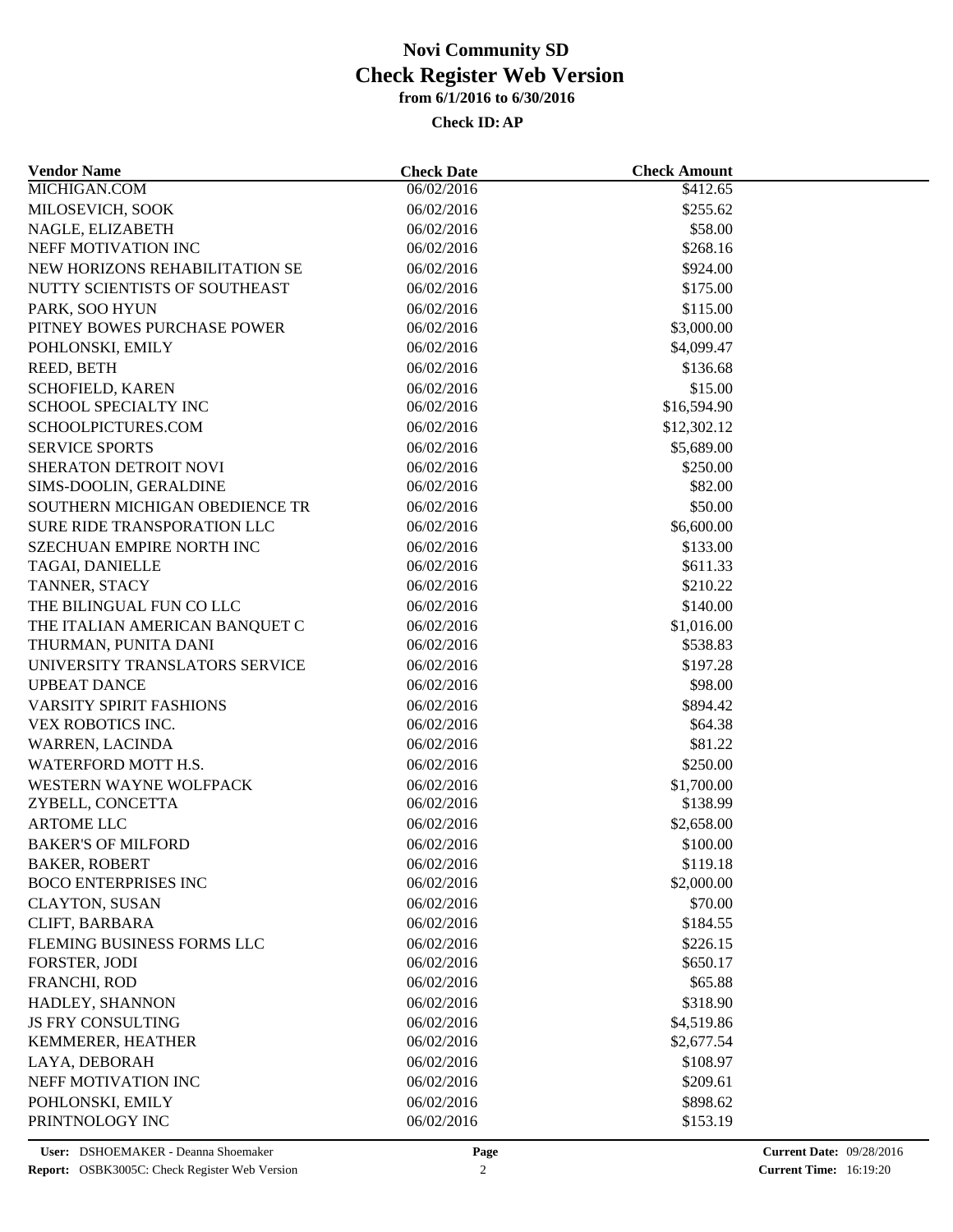| <b>Vendor Name</b>               | <b>Check Date</b> | <b>Check Amount</b> |  |
|----------------------------------|-------------------|---------------------|--|
| <b>RELIABLE DELIVERY</b>         | 06/02/2016        | \$1,755.00          |  |
| ROGERS, DALE                     | 06/02/2016        | \$1,045.85          |  |
| SCHLICKER, MELISSA               | 06/02/2016        | \$148.03            |  |
| <b>SCHMID, PAUL</b>              | 06/02/2016        | \$90.60             |  |
| <b>SCHOLASTIC BOOK FAIRS</b>     | 06/02/2016        | \$4,171.63          |  |
| SZKRYBALO, ELIZABETH             | 06/02/2016        | \$98.24             |  |
| THE CALEB WHITE PROJECT          | 06/02/2016        | \$100.00            |  |
| THE COLLEGE BOARD                | 06/02/2016        | \$103,874.00        |  |
| TW SHIRTS                        | 06/02/2016        | \$472.00            |  |
| US FOODS INC                     | 06/02/2016        | \$108.00            |  |
| <b>WAGEWORKS INC</b>             | 06/02/2016        | \$927.00            |  |
| YAN, XINSHENG                    | 06/02/2016        | \$86.00             |  |
| A & G CENTRAL MUSIC              | 06/09/2016        | \$13,900.00         |  |
| A PARTS WAREHOUSE                | 06/09/2016        | \$213.36            |  |
| <b>ABC MANAGEMENT</b>            | 06/09/2016        | \$272.00            |  |
| ADAMS, TRACY                     | 06/09/2016        | \$492.17            |  |
| AT&T                             | 06/09/2016        | \$1,000.00          |  |
| <b>BAKER'S OF MILFORD</b>        | 06/09/2016        | \$100.00            |  |
| <b>BEATON, DAVID JOHN</b>        | 06/09/2016        | \$1,000.00          |  |
| <b>BELLE TIRE DISTRIBUTORS</b>   | 06/09/2016        | \$1,098.30          |  |
| <b>BREHMER, JULIE</b>            | 06/09/2016        | \$22.68             |  |
| <b>BURG, ALLISON</b>             | 06/09/2016        | \$63.20             |  |
| CAMPBELL, BRENDAN                | 06/09/2016        | \$84.99             |  |
| <b>CINTAS CORPORATION #31</b>    | 06/09/2016        | \$94.50             |  |
| CITY OF NOVI TREASURER'S OFFIC   |                   |                     |  |
|                                  | 06/09/2016        | \$47,564.00         |  |
| CONTRACT PAPER GROUP INC         | 06/09/2016        | \$2,374.50          |  |
| CROMWELL, NICOLE                 | 06/09/2016        | \$66.80             |  |
| <b>CUSTOM SPORTSWEAR INC</b>     | 06/09/2016        | \$1,663.20          |  |
| DEAF COMMUNITY ADVOCACY NETWOR   | 06/09/2016        | \$256.00            |  |
| DEHNE, ANNE                      | 06/09/2016        | \$54.95             |  |
| DIRECT ENERGY BUSINESS INC       | 06/09/2016        | \$77,998.67         |  |
| DUNCAN DISPOSAL SYSTEMS INC      | 06/09/2016        | \$25.00             |  |
| <b>DUTHIE, KAREN</b>             | 06/09/2016        | \$32.97             |  |
| <b>EDMUNDS, MELISSA</b>          | 06/09/2016        | \$70.80             |  |
| ELY, ANJOO                       | 06/09/2016        | \$239.20            |  |
| <b>ENVIRO-CLEAN SERVICES INC</b> | 06/09/2016        | \$6,020.91          |  |
| <b>FEDEX</b>                     | 06/09/2016        | \$214.13            |  |
| <b>FLEETPRIDE INC</b>            | 06/09/2016        | \$63.00             |  |
| FORD, STEPHANIE                  | 06/09/2016        | \$285.61            |  |
| FORESITE DESIGN INC              | 06/09/2016        | \$5,869.30          |  |
| <b>GIBSON, JENNIFER</b>          | 06/09/2016        | \$362.50            |  |
| <b>GOKHALAY, SONALI</b>          | 06/09/2016        | \$122.44            |  |
| HARBAR, ERIN                     | 06/09/2016        | \$129.01            |  |
| HARTMUS, MEGAN                   | 06/09/2016        | \$500.00            |  |
| HEUR, NICOLE                     | 06/09/2016        | \$12.50             |  |
| <b>HOLLAND BUS COMPANY</b>       | 06/09/2016        | \$93.48             |  |
| INTERIM HOME HEALTHCARE OF OAK   | 06/09/2016        | \$2,550.00          |  |
| JANKOWSKI, JOSEPH                | 06/09/2016        | \$2,500.00          |  |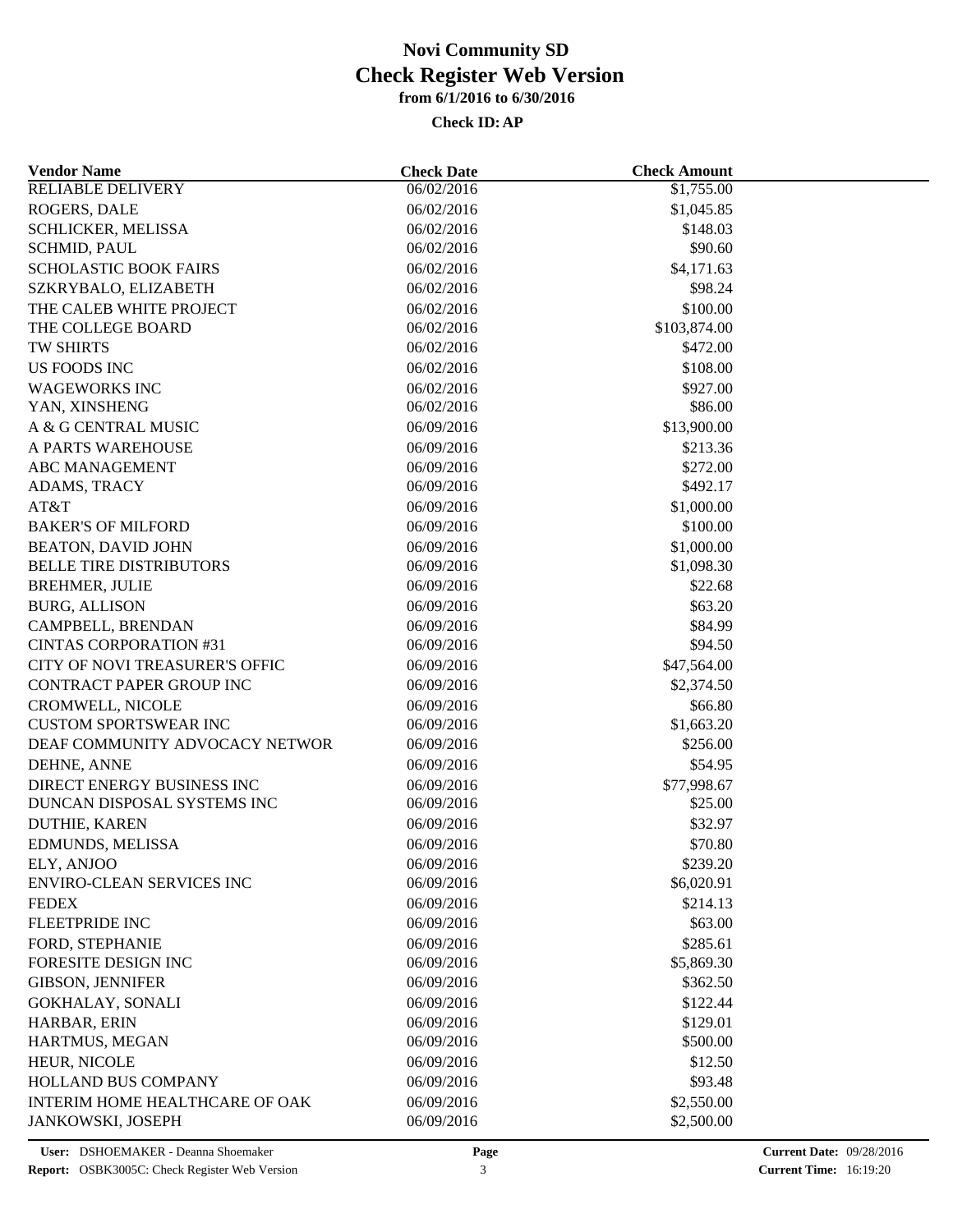| <b>Vendor Name</b>             | <b>Check Date</b> | <b>Check Amount</b> |  |
|--------------------------------|-------------------|---------------------|--|
| <b>JOHN'S SANITATION INC</b>   | 06/09/2016        | \$255.00            |  |
| <b>JONES, LAURIE</b>           | 06/09/2016        | \$59.20             |  |
| <b>JOSTENS INC</b>             | 06/09/2016        | \$734.60            |  |
| KERBRAT, JENNIFER              | 06/09/2016        | \$24.30             |  |
| KOZLOWSKI, KIMBERLY            | 06/09/2016        | \$140.34            |  |
| LAUER, KELLI                   | 06/09/2016        | \$84.12             |  |
| LENGERICH, AINSLEY             | 06/09/2016        | \$768.31            |  |
| LISOWSKY, ROXANN               | 06/09/2016        | \$368.13            |  |
| <b>M-2 AUTO PARTS INC</b>      | 06/09/2016        | \$379.21            |  |
| MARCUS, THOMAS H.              | 06/09/2016        | \$10.59             |  |
| <b>MARSHALL MUSIC</b>          | 06/09/2016        | \$118.00            |  |
| MARSZALEK, JIM                 | 06/09/2016        | \$100.00            |  |
| MCCARTHY & SMITH INC           | 06/09/2016        | \$465,425.10        |  |
| MENDOZA, KAREN                 | 06/09/2016        | \$99.00             |  |
| MILFORD HIGH SCHOOL            | 06/09/2016        | \$140.00            |  |
| MOLLY HAWKINS' HOUSE           | 06/09/2016        | \$1,252.23          |  |
| MONTALES, NANCY                | 06/09/2016        | \$366.49            |  |
| MOTOR CITY FENCE CO            | 06/09/2016        | \$12,818.00         |  |
| <b>NEOLA INC</b>               | 06/09/2016        | \$1,178.54          |  |
| NETECH CORP.                   | 06/09/2016        | \$1,976.70          |  |
| <b>OAKLAND SCHOOLS</b>         | 06/09/2016        | \$6,179.15          |  |
| PEDIATRIC HEALTH CONSULTANTS I | 06/09/2016        | \$27,482.83         |  |
| PLANTE & MORAN CRESA LLC       | 06/09/2016        | \$34,561.40         |  |
| PLANTE & MORAN PLLC            | 06/09/2016        | \$7,000.00          |  |
| POIRIER, PAM                   | 06/09/2016        | \$40.48             |  |
| PROVIDENCE OCCUPATIONAL HEALTH | 06/09/2016        | \$62.00             |  |
| RINGOLD, CHERYL                | 06/09/2016        | \$114.35            |  |
| SAFEWAY SHREDDING LLC          | 06/09/2016        | \$120.00            |  |
| <b>SBSI SOFTWARE INC</b>       | 06/09/2016        | \$1,273.20          |  |
| SCHOOL SPECIALTY INC           | 06/09/2016        | \$1,273.01          |  |
| SCHOOLPICTURES.COM             | 06/09/2016        | \$4,596.55          |  |
| SEDEWITZ, JAYNE                | 06/09/2016        | \$39.76             |  |
| <b>SET-SEG</b>                 | 06/09/2016        | \$10,290.00         |  |
| SMITH, ANDREA                  | 06/09/2016        | \$1,668.28          |  |
| SMITH, JASON                   | 06/09/2016        | \$565.00            |  |
| SMITH, RYAN                    | 06/09/2016        | \$1,800.00          |  |
| SMITH, RYAN                    | 06/09/2016        | \$53.67             |  |
| SORENSEN, MARY                 | 06/09/2016        | \$156.98            |  |
| STASSINOPOULOS, JACKIE         | 06/09/2016        | \$103.95            |  |
| SURE RIDE TRANSPORATION LLC    | 06/09/2016        | \$6,045.00          |  |
| TAGGART, SARA                  | 06/09/2016        | \$380.00            |  |
|                                |                   |                     |  |
| THORTON, AMIKA                 | 06/09/2016        | \$53.56             |  |
| THRUN LAW FIRM P.C.            | 06/09/2016        | \$5,523.50          |  |
| TURNER, NANCY                  | 06/09/2016        | \$22.72             |  |
| UNITY SCHOOL BUS PARTS INC     | 06/09/2016        | \$179.50            |  |
| VALENTINE, CYNTHIA             | 06/09/2016        | \$286.74            |  |
| VANCE, KRISTAN                 | 06/09/2016        | \$12.41             |  |
| VESCO OIL CORPORATION          | 06/09/2016        | \$240.00            |  |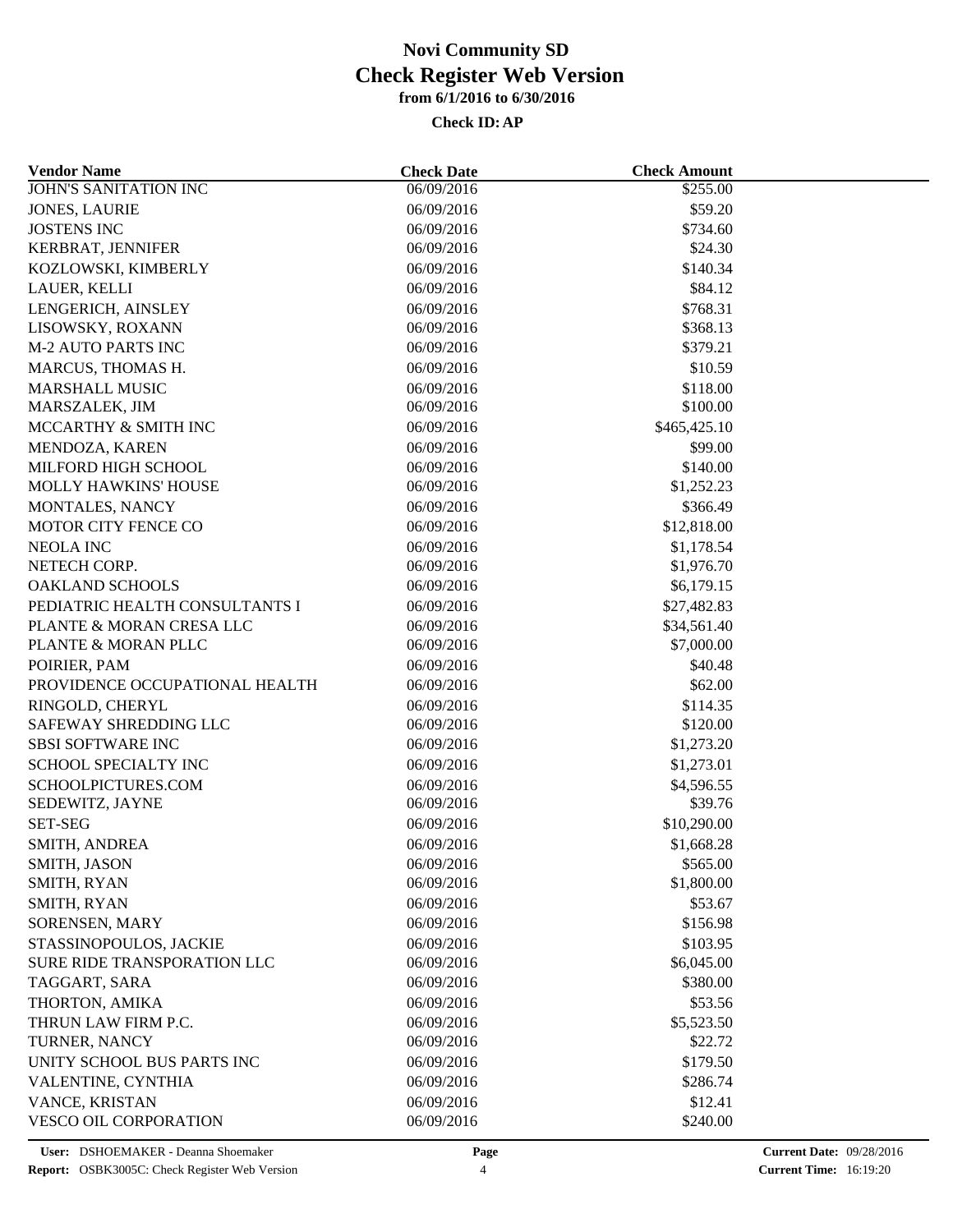| <b>Vendor Name</b>                         | <b>Check Date</b> | <b>Check Amount</b> |  |
|--------------------------------------------|-------------------|---------------------|--|
| WANDEL, COLLEEN                            | 06/09/2016        | \$77.37             |  |
| WEST BLOOMFIELD SCHOOL DISTRIC             | 06/09/2016        | \$6,761.55          |  |
| YONO, NARMIEN                              | 06/09/2016        | \$24.17             |  |
| ZELLMAN, TIFFANY                           | 06/09/2016        | \$337.22            |  |
| ZIMMERMAN, BARBARA                         | 06/09/2016        | \$209.04            |  |
| A & R REPAIRS BAKER'S KNEAD IN             | 06/10/2016        | \$1,080.52          |  |
| ADAMS, TRACY                               | 06/10/2016        | \$170.42            |  |
| <b>ARTOME LLC</b>                          | 06/10/2016        | \$210.00            |  |
| ASHWORTH, JULIE                            | 06/10/2016        | \$100.00            |  |
| AZZOUZ, NICOLE                             | 06/10/2016        | \$1,370.00          |  |
| <b>BENNETT, CHRIS</b>                      | 06/10/2016        | \$87.50             |  |
| <b>BROWN, SYBIL</b>                        | 06/10/2016        | \$284.85            |  |
| <b>CLARKSTON HIGH SCHOOL ATHLETIC</b>      | 06/10/2016        | \$95.00             |  |
| COMPUWARE SPORTS ARENA LLC                 | 06/10/2016        | \$1,858.00          |  |
| CRISTIANO, JOAN                            | 06/10/2016        | \$156.00            |  |
| <b>DTE ENERGY</b>                          | 06/10/2016        | \$11,722.68         |  |
| FISHER, BRENDA                             | 06/10/2016        | \$97.00             |  |
| <b>GLASS CITY FOOD SERVICE INC</b>         | 06/10/2016        | \$251.00            |  |
| <b>GLEANERS COMMUNITY FOOD BANK</b>        | 06/10/2016        | \$2,258.56          |  |
| <b>GRAND RAPIDS PUBLIC SCHOOLS</b>         | 06/10/2016        | \$7,416.00          |  |
| HANSEN, ANN                                | 06/10/2016        | \$57.62             |  |
| JANER, TAMARA                              | 06/10/2016        | \$33.05             |  |
| <b>JONES, LAURIE</b>                       | 06/10/2016        | \$28.84             |  |
| KREGER, ANGELINA                           | 06/10/2016        | \$205.86            |  |
| LEE, AGNES                                 | 06/10/2016        | \$29.44             |  |
| MATSON, MELISSA                            | 06/10/2016        | \$37.86             |  |
| MOISEEFF, AUDREY                           | 06/10/2016        | \$28.27             |  |
| NAIDU, MEENA                               | 06/10/2016        | \$100.00            |  |
| O'CONNOR, GAIL                             | 06/10/2016        | \$44.60             |  |
|                                            | 06/10/2016        |                     |  |
| PERRINE, LAUREN                            |                   | \$64.00             |  |
| PLYMOUTH AC LLC                            | 06/10/2016        | \$448.40<br>\$60.00 |  |
| SAFEWAY SHREDDING LLC<br>THURMAN, LAWRENCE | 06/10/2016        | \$1,500.00          |  |
|                                            | 06/10/2016        |                     |  |
| TRUAK, PEGGY                               | 06/10/2016        | \$100.00            |  |
| WONG, GILBERT                              | 06/10/2016        | \$130.00            |  |
| WOODS, LORI                                | 06/10/2016        | \$100.00            |  |
| <b>CHAPTER 13 TRUSTEE</b>                  | 06/10/2016        | \$264.60            |  |
| <b>CHAPTER 13 TRUSTEE</b>                  | 06/10/2016        | \$449.00            |  |
| <b>GREAT LAKES HIGHER EDUCATION G</b>      | 06/10/2016        | \$321.09            |  |
| <b>MEFSA</b>                               | 06/10/2016        | \$126.20            |  |
| <b>MISDU</b>                               | 06/10/2016        | \$2,143.47          |  |
| PENNSYLVANIA HIGHER ED ASSISTA             | 06/10/2016        | \$217.34            |  |
| <b>U.S. DEPARTMENT OF EDUCATION</b>        | 06/10/2016        | \$666.36            |  |
| ALLEGRA MARKETING PRINT MAIL -             | 06/15/2016        | \$891.54            |  |
| <b>AMERICAN RED CROSS</b>                  | 06/15/2016        | \$115.00            |  |
| ARMSTRONG, JILL                            | 06/15/2016        | \$76.24             |  |
| ARMSTRONG, ROBERT                          | 06/15/2016        | \$1,228.73          |  |
| <b>BAKER'S OF MILFORD</b>                  | 06/15/2016        | \$3,456.55          |  |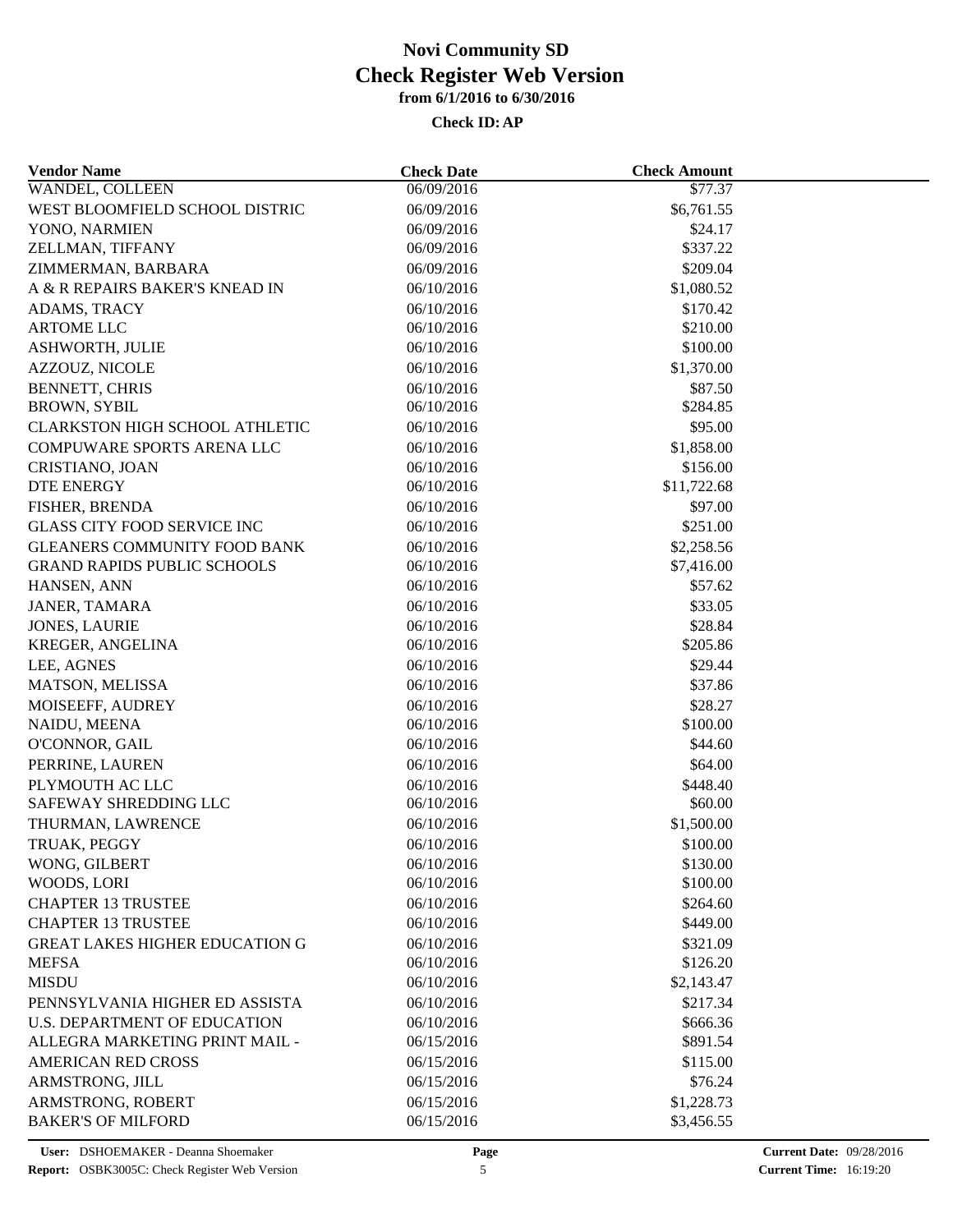| <b>Vendor Name</b>             | <b>Check Date</b>        | <b>Check Amount</b> |  |
|--------------------------------|--------------------------|---------------------|--|
| <b>BARR, STEVEN</b>            | 06/15/2016               | \$602.54            |  |
| <b>BAYERL PRODUCTIONS</b>      | 06/15/2016               | \$1,090.00          |  |
| <b>CAMILLERI, JENNIFER</b>     | 06/15/2016               | \$9.54              |  |
| <b>CANTON HIGH SCHOOL</b>      | 06/15/2016               | \$160.00            |  |
| CAPUANO, CHRISTOPHER           | 06/15/2016               | \$67.20             |  |
| CARRUTH, MELISSA               | 06/15/2016               | \$245.81            |  |
| <b>CINTAS CORPORATION #31</b>  | 06/15/2016               | \$299.65            |  |
| <b>CUMMINS BRIDGEWAY LLC</b>   | 06/15/2016               | \$123.20            |  |
| <b>CUSTOM SPORTSWEAR INC</b>   | 06/15/2016               | \$2,597.00          |  |
| DETTER, SABRINA                | 06/15/2016               | \$30.00             |  |
| DIAL, JEANNE                   | 06/15/2016               | \$37.77             |  |
| DOUGLAS, KYLIE                 | 06/15/2016               | \$144.50            |  |
| ENVIRO-CLEAN SERVICES INC      | 06/15/2016               | \$3,034.50          |  |
| <b>ERICKSON, TODD</b>          | 06/15/2016               | \$109.64            |  |
| FENCHEL, LISA                  | 06/15/2016               | \$100.00            |  |
| FILLIPPS, SHARON               | 06/15/2016               | \$422.59            |  |
| <b>FLEETPRIDE INC</b>          | 06/15/2016               | \$195.60            |  |
| FOLLETT SCHOOL SOLUTIONS INC   | 06/15/2016               | \$544.90            |  |
| <b>GRANT, JANET OR TODD</b>    | 06/15/2016               | \$1,311.12          |  |
| HARMON SIGN INC                | 06/15/2016               | \$50,935.50         |  |
| HENRY, CAITLIN                 | 06/15/2016               | \$320.22            |  |
| HENRY, MEGAN                   | 06/15/2016               | \$106.15            |  |
| HERTRICH, IRENE                | 06/15/2016               | \$30.00             |  |
| HEUR, NICOLE                   | 06/15/2016               | \$111.29            |  |
| HILL, SCOTT                    | 06/15/2016               | \$51.28             |  |
| HO, MICHAEL                    | 06/15/2016               | \$58.00             |  |
| HOLLAND BUS COMPANY            |                          | \$192.02            |  |
|                                | 06/15/2016<br>06/15/2016 | \$24.99             |  |
| HSIEH, KEVIN                   |                          |                     |  |
| HUANG, CHRIS                   | 06/15/2016               | \$821.18            |  |
| INTEGRATED DESIGN SOLUTIONS LL | 06/15/2016               | \$15,651.00         |  |
| INTERIM HOME HEALTHCARE OF OAK | 06/15/2016               | \$200.00            |  |
| JACKSON TRUCK SERVICE INC      | 06/15/2016               | \$818.26            |  |
| KEMMERER, HEATHER              | 06/15/2016               | \$970.97            |  |
| KERBRAT, JENNIFER              | 06/15/2016               | \$93.66             |  |
| KING, KRISHAUNA                | 06/15/2016               | \$472.50            |  |
| KING, MARIANNE                 | 06/15/2016               | \$19.63             |  |
| KORTE, CHELSEY N.              | 06/15/2016               | \$30.00             |  |
| KUHN, CINDY                    | 06/15/2016               | \$170.84            |  |
| LASH, NANCY                    | 06/15/2016               | \$55.16             |  |
| <b>LB OFFICE PRODUCTS</b>      | 06/15/2016               | \$966.60            |  |
| LIFE INSURANCE COMPANY OF NORT | 06/15/2016               | \$22,608.14         |  |
| <b>M-2 AUTO PARTS INC</b>      | 06/15/2016               | \$113.05            |  |
| <b>MATTHEWS, STEVE</b>         | 06/15/2016               | \$510.51            |  |
| METRO ATHLETIC OFFICIALS ASSOC | 06/15/2016               | \$650.00            |  |
| MICHIGAN PETROLEUM TECHNOLOGIE | 06/15/2016               | \$4,956.62          |  |
| MICHIGAN.COM                   | 06/15/2016               | \$98.25             |  |
| MID AMERICA PRODUCTIONS        | 06/15/2016               | \$16,800.00         |  |
| MOORE, JANELLE                 | 06/15/2016               | \$70.14             |  |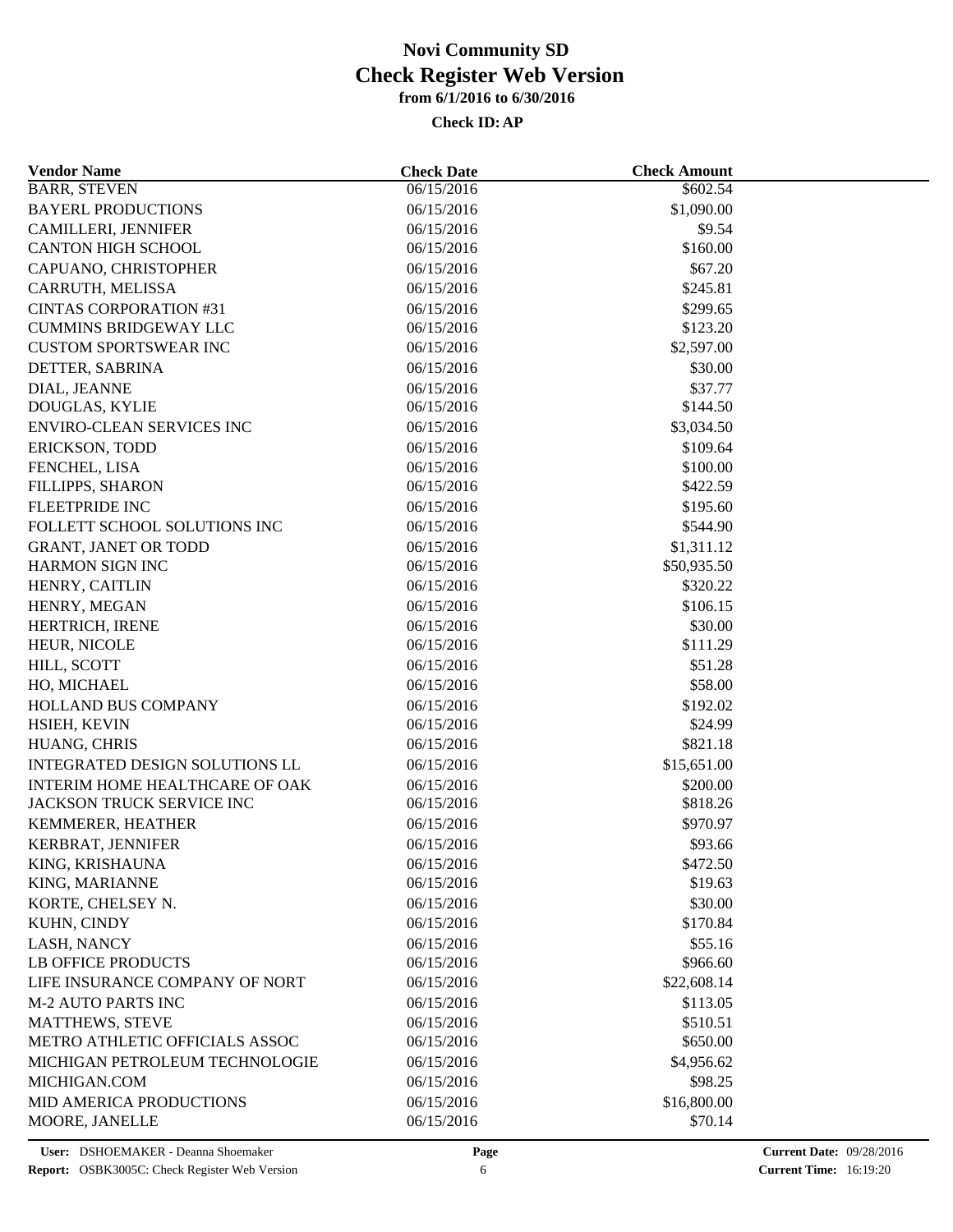| <b>Vendor Name</b>                 | <b>Check Date</b>        | <b>Check Amount</b> |  |
|------------------------------------|--------------------------|---------------------|--|
| MOZIE, JEANETTE                    | 06/15/2016               | \$130.00            |  |
| NADELLA, SATISH                    | 06/15/2016               | \$75.00             |  |
| NORTHERN STAR CHARTER-N-TOURS      | 06/15/2016               | \$850.00            |  |
| NU WAVE AQUARIUMS LTD              | 06/15/2016               | \$74.30             |  |
| PLEET, JENNIFER                    | 06/15/2016               | \$142.88            |  |
| PLYMOUTH AC LLC                    | 06/15/2016               | \$1,858.00          |  |
| POHLONSKI, EMILY                   | 06/15/2016               | \$95.00             |  |
| POSPESHIL, CONNIE                  | 06/15/2016               | \$21.69             |  |
| PRIEST, VICKEY                     | 06/15/2016               | \$59.00             |  |
| PTO TODAY                          | 06/15/2016               | \$569.00            |  |
| REID, MARSHA                       | 06/15/2016               | \$480.12            |  |
| RICE, LISA                         | 06/15/2016               | \$23.98             |  |
| ROSS, NICOLE                       | 06/15/2016               | \$1,648.18          |  |
| <b>SCHOLASTIC BOOK FAIRS</b>       | 06/15/2016               | \$6,382.39          |  |
| SECREST WARDLE LYNCH HAMPTON T     | 06/15/2016               | \$492.86            |  |
| SEDEWITZ, JAYNE                    | 06/15/2016               | \$16.00             |  |
| <b>SESAC LLC</b>                   | 06/15/2016               | \$295.00            |  |
| ST. JOHN, KYLE                     | 06/15/2016               | \$664.25            |  |
| STASSINOPOULOS, JACKIE             | 06/15/2016               | \$283.13            |  |
| SZKRYBALO, ELIZABETH               | 06/15/2016               | \$55.10             |  |
| THE COLLEGE BOARD                  | 06/15/2016               | \$235.00            |  |
| TW SHIRTS                          | 06/15/2016               | \$710.00            |  |
| <b>VESCO OIL CORPORATION</b>       | 06/15/2016               | \$112.25            |  |
| WASSON, JILL                       | 06/15/2016               | \$48.44             |  |
| WESTERN WAYNE WOLFPACK             | 06/15/2016               | \$1,700.00          |  |
| YUCHUCK, KERRI                     | 06/15/2016               | \$29.22             |  |
| ZIMMERMAN, BARBARA                 | 06/15/2016               | \$9.54              |  |
| <b>BEATON, SUSAN</b>               | 06/15/2016               | \$35.65             |  |
| <b>BOURQEAU, TRACIE</b>            | 06/15/2016               | \$43.40             |  |
| CAMPBELL, MARY                     | 06/15/2016               | \$100.30            |  |
| DODDS, KELLI                       | 06/15/2016               | \$30.25             |  |
| FADANELLI, CHRISTINA               | 06/15/2016               | \$30.50             |  |
| <b>FEDEX</b>                       | 06/15/2016               | \$12.68             |  |
| HAAKENSON, DANIEL                  | 06/15/2016               | \$25.40             |  |
| KILLIANY, THOMAS                   | 06/15/2016               | \$36.75             |  |
| KIM, DAN                           | 06/15/2016               | \$29.25             |  |
| KRUPIC, JANICE                     | 06/15/2016               | \$39.10             |  |
| OMA, DANA                          | 06/15/2016               | \$26.00             |  |
|                                    |                          |                     |  |
| PLAETINCK, LUC                     | 06/15/2016<br>06/15/2016 | \$27.65             |  |
| RAMAKRISHNA, SUKANYA<br>REED, JOAN | 06/15/2016               | \$32.50             |  |
|                                    |                          | \$53.25             |  |
| RILEY, MICHAEL                     | 06/15/2016               | \$85.17             |  |
| SCHRINER, STEPHANIE                | 06/15/2016               | \$60.00             |  |
| SCHULTZ, CAROL                     | 06/15/2016               | \$25.60             |  |
| <b>WATSON, SUSAN</b>               | 06/15/2016               | \$74.25             |  |
| WHITTAKER, KELLY                   | 06/15/2016               | \$27.30             |  |
| ZIMMER, KELLY                      | 06/15/2016               | \$29.70             |  |
| MILLER, CAROLYN                    | 06/16/2016               | \$449.00            |  |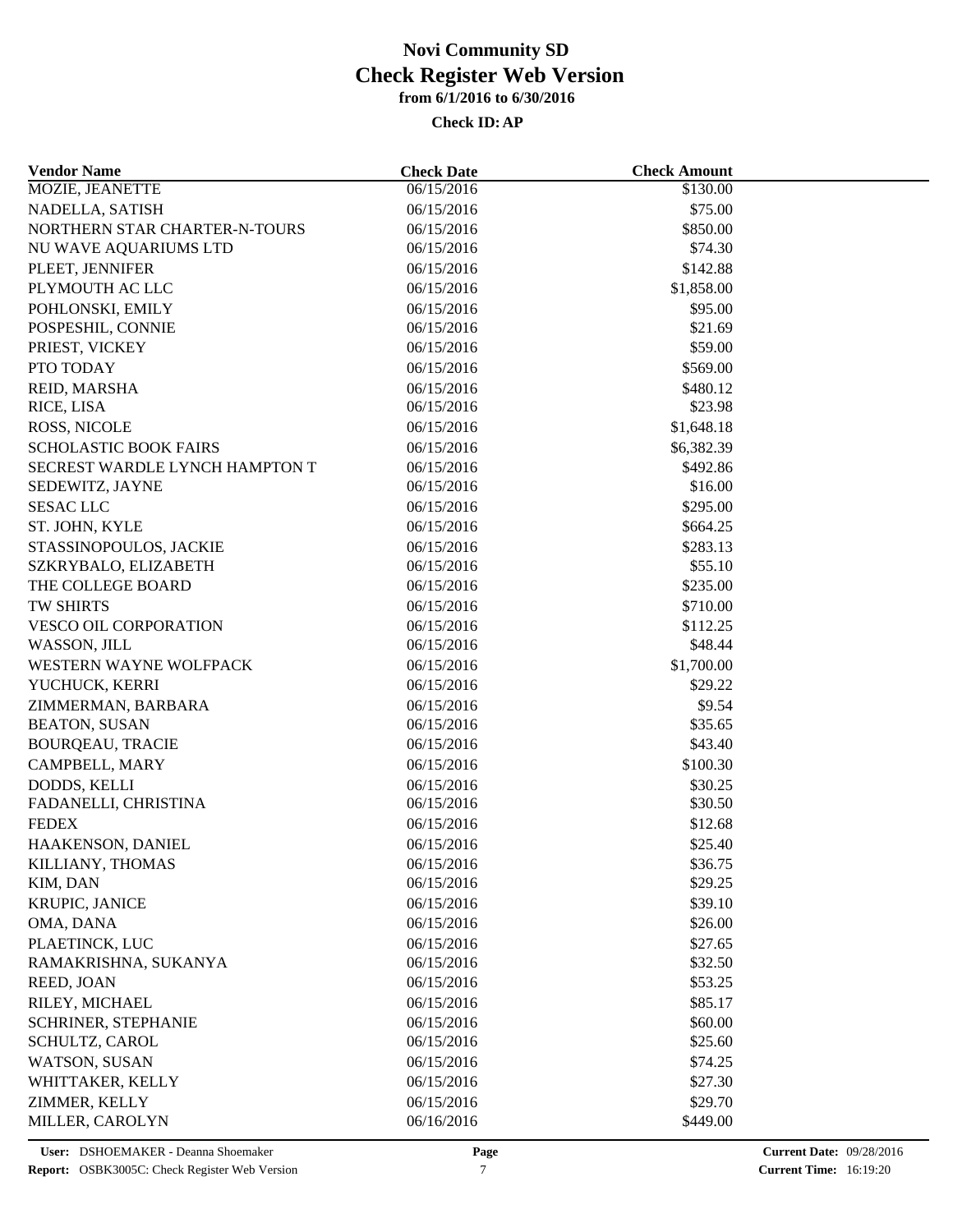| <b>Vendor Name</b>            | <b>Check Date</b>        | <b>Check Amount</b> |  |
|-------------------------------|--------------------------|---------------------|--|
| <b>AMMONS, KATIE</b>          | 06/20/2016               | \$166.96            |  |
| BURKHARDT, LORETTA            | 06/20/2016               | \$202.38            |  |
| CAROLINA BIOLOGICAL SUPPLY CO | 06/20/2016               | \$884.43            |  |
| <b>CINTAS CORPORATION #31</b> | 06/20/2016               | \$306.11            |  |
| COMB, ANDREW                  | 06/20/2016               | \$223.99            |  |
| CRAWFORD, LINDA               | 06/20/2016               | \$18.00             |  |
| DEMONACO, KATHRYN             | 06/20/2016               | \$60.00             |  |
| DEROO, JANE                   | 06/20/2016               | \$179.91            |  |
| DIAZ, ELVIA MERAZ             | 06/20/2016               | \$15.00             |  |
| DIXON, KAREN                  | 06/20/2016               | \$78.75             |  |
| ELHAGE, AMAL                  | 06/20/2016               | \$28.00             |  |
| FENCHEL, KENNETH              | 06/20/2016               | \$27.94             |  |
| FENCHEL, LISA                 | 06/20/2016               | \$15.34             |  |
| FENG, LI                      | 06/20/2016               | \$24.31             |  |
| FLINN SCIENTIFIC              | 06/20/2016               | \$566.75            |  |
| <b>GREBINSKI, KRISTEN</b>     | 06/20/2016               | \$480.00            |  |
| HARRIS, DEBRA ANN             | 06/20/2016               | \$800.00            |  |
| HASLAM, ADRIENNE              | 06/20/2016               | \$103.14            |  |
| HTWE, KHIN                    | 06/20/2016               | \$836.00            |  |
| HURD, KRISTEN                 | 06/20/2016               | \$32.75             |  |
| JS FRY CONSULTING             | 06/20/2016               | \$1,909.80          |  |
| KARAKASHIAN, DENISE           | 06/20/2016               | \$334.12            |  |
| KNIAZ, DAVID                  | 06/20/2016               | \$29.46             |  |
| MATHESON TRI-GAS INC          | 06/20/2016               | \$1,946.69          |  |
| MCCARTHY & SMITH INC          | 06/20/2016               | \$588,738.99        |  |
| MCCRACKEN, JOHN               | 06/20/2016               | \$130.00            |  |
| MCCURDY, DIANE                | 06/20/2016               | \$114.31            |  |
| MICHIGAN DYSLEXIA INSTITUTE   | 06/20/2016               | \$1,700.00          |  |
| NAKAMURA, MAMI                | 06/20/2016               | \$34.25             |  |
| NARAYANAN, MUTHUKUMAR         | 06/20/2016               | \$118.00            |  |
| PENN STATE INDUSTRIES INC     | 06/20/2016               | \$1,009.90          |  |
| PROFORMANCE GOLF              | 06/20/2016               | \$2,000.00          |  |
| ROSSMAN, ANN                  | 06/20/2016               | \$17.99             |  |
| SCHOFF, WILLIAM               | 06/20/2016               | \$885.24            |  |
| SCHOOLCRAFT COLLEGE           |                          |                     |  |
| SCHRINER, STEPHANIE           | 06/20/2016<br>06/20/2016 | \$507.00<br>\$30.98 |  |
| SMITH, BRIAN                  |                          | \$168.84            |  |
|                               | 06/20/2016               | \$77.24             |  |
| SOUTHWORTH, ANGELA            | 06/20/2016               |                     |  |
| <b>STATE OF MICHIGAN</b>      | 06/20/2016               | \$1,240.00          |  |
| STROUP, LAURA                 | 06/20/2016               | \$27.55             |  |
| TMP ARCHITECTURE INC          | 06/20/2016               | \$3,406.47          |  |
| TW SHIRTS                     | 06/20/2016               | \$4,677.00          |  |
| VOLLMER, RENEA                | 06/20/2016               | \$197.61            |  |
| <b>WARD'S NATURAL SCIENCE</b> | 06/20/2016               | \$101.07            |  |
| YOKOTA, YUKO                  | 06/20/2016               | \$19.75             |  |
| YONO, NARMIEN                 | 06/20/2016               | \$500.00            |  |
| ACE TRANSPORTATION INC        | 06/21/2016               | \$1,932.00          |  |
| <b>APPLE INC</b>              | 06/21/2016               | \$4,640.00          |  |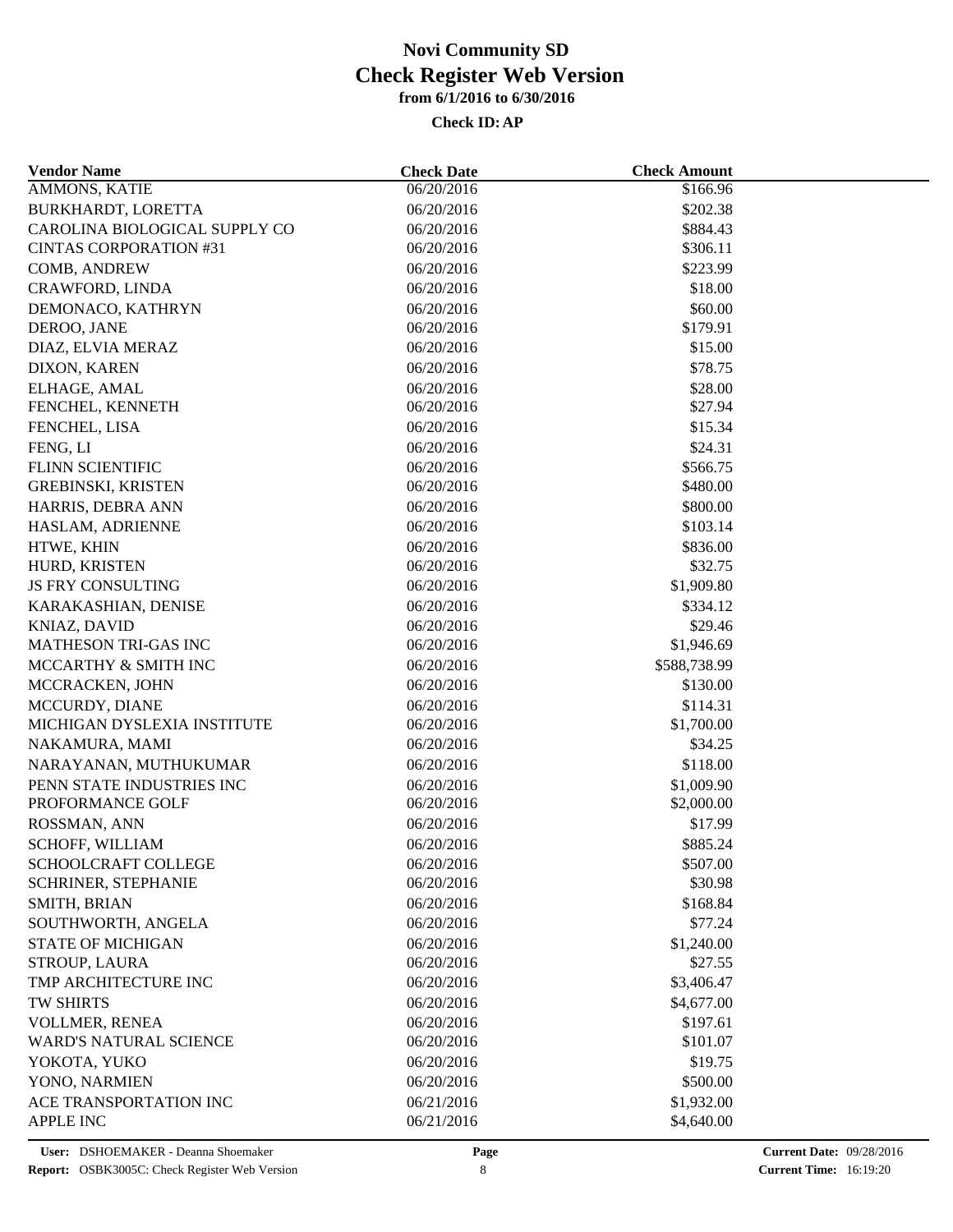| <b>Vendor Name</b>                   | <b>Check Date</b> | <b>Check Amount</b> |  |
|--------------------------------------|-------------------|---------------------|--|
| <b>ARMSTRONG, JILL</b>               | 06/21/2016        | $\sqrt{$154.71}$    |  |
| BOYD, GAIL A.                        | 06/21/2016        | \$75.00             |  |
| BROWN, MARY C.                       | 06/21/2016        | \$150.00            |  |
| CAMILLERI, JENNIFER                  | 06/21/2016        | \$28.32             |  |
| CORRION, KRISTIN                     | 06/21/2016        | \$337.48            |  |
| DEINEK, KIM                          | 06/21/2016        | \$19.08             |  |
| DORNSEIFER, JEFFREY E.               | 06/21/2016        | \$167.50            |  |
| ELLIS, JENNIFER                      | 06/21/2016        | \$554.26            |  |
| FORTIN, AMY                          | 06/21/2016        | \$100.00            |  |
| HOLBEL, PAULA                        | 06/21/2016        | \$71.96             |  |
| INTERIM HOME HEALTHCARE OF OAK       | 06/21/2016        | \$2,600.00          |  |
| <b>JOSTENS INC</b>                   | 06/21/2016        | \$49.45             |  |
| LAPORTE, LISA                        | 06/21/2016        | \$379.33            |  |
| <b>LAPS PLLC</b>                     | 06/21/2016        | \$3,656.49          |  |
| LAUER, KELLI                         | 06/21/2016        | \$141.84            |  |
| LEE, MYLA                            | 06/21/2016        | \$829.20            |  |
| LISOWSKY, ROXANN                     | 06/21/2016        | \$103.84            |  |
| MATHIALAGAN, PADMPRIYA               | 06/21/2016        | \$465.00            |  |
| MCCARTHY & SMITH INC                 | 06/21/2016        | \$447,495.20        |  |
| MOORE, BRAD                          | 06/21/2016        | \$87.12             |  |
| NAEHS LLC (NATIONAL ADULT EDUC       | 06/21/2016        | \$95.00             |  |
| PRINTNOLOGY INC                      | 06/21/2016        | \$320.50            |  |
| PROVIDENCE OCCUPATIONAL HEALTH       | 06/21/2016        | \$67.00             |  |
| SAWYER, LAUREN                       | 06/21/2016        | \$197.82            |  |
| TRAINOR, LISA                        | 06/21/2016        | \$32.90             |  |
|                                      |                   |                     |  |
| WEBBER, RONALD J.                    | 06/21/2016        | \$1,172.73          |  |
| WILKINSON, KAREN                     | 06/21/2016        | \$117.68            |  |
| ACE TRANSPORTATION INC               | 06/23/2016        | \$5,120.00          |  |
| <b>APPLE INC</b>                     | 06/23/2016        | \$330,531.00        |  |
| AT&T                                 | 06/23/2016        | \$690.80            |  |
| <b>AT&amp;T MOBILITY</b>             | 06/23/2016        | \$952.66            |  |
| <b>BOEHM, JENNIFER</b>               | 06/23/2016        | \$72.55             |  |
| CDW GOVERNMENT INC                   | 06/23/2016        | \$102,186.24        |  |
| <b>CONTRACT PAPER GROUP INC</b>      | 06/23/2016        | \$1,997.60          |  |
| DELO, JASON AVERY                    | 06/23/2016        | \$420.15            |  |
| <b>EXECUTIVE ENERGY SERVICES LLC</b> | 06/23/2016        | \$400.00            |  |
| FELCHER, BRIAN                       | 06/23/2016        | \$56.27             |  |
| FENCHEL, LISA                        | 06/23/2016        | \$27.92             |  |
| <b>FLINN SCIENTIFIC</b>              | 06/23/2016        | \$476.61            |  |
| GRIMM, CARY                          | 06/23/2016        | \$82.50             |  |
| <b>JUSZAK, KAIJA</b>                 | 06/23/2016        | \$653.46            |  |
| KARINEN, ASHLEY                      | 06/23/2016        | \$287.13            |  |
| KHAN, KAMAL                          | 06/23/2016        | \$10.50             |  |
| KOWALCZYK, KERRY                     | 06/23/2016        | \$103.50            |  |
| LONGSTRETH SPORTING GOODS LLC        | 06/23/2016        | \$571.45            |  |
| MATHESON TRI-GAS INC                 | 06/23/2016        | \$84.17             |  |
| MOISEEFF, AUDREY                     | 06/23/2016        | \$103.74            |  |
| NETECH CORP.                         | 06/23/2016        | \$1,021.65          |  |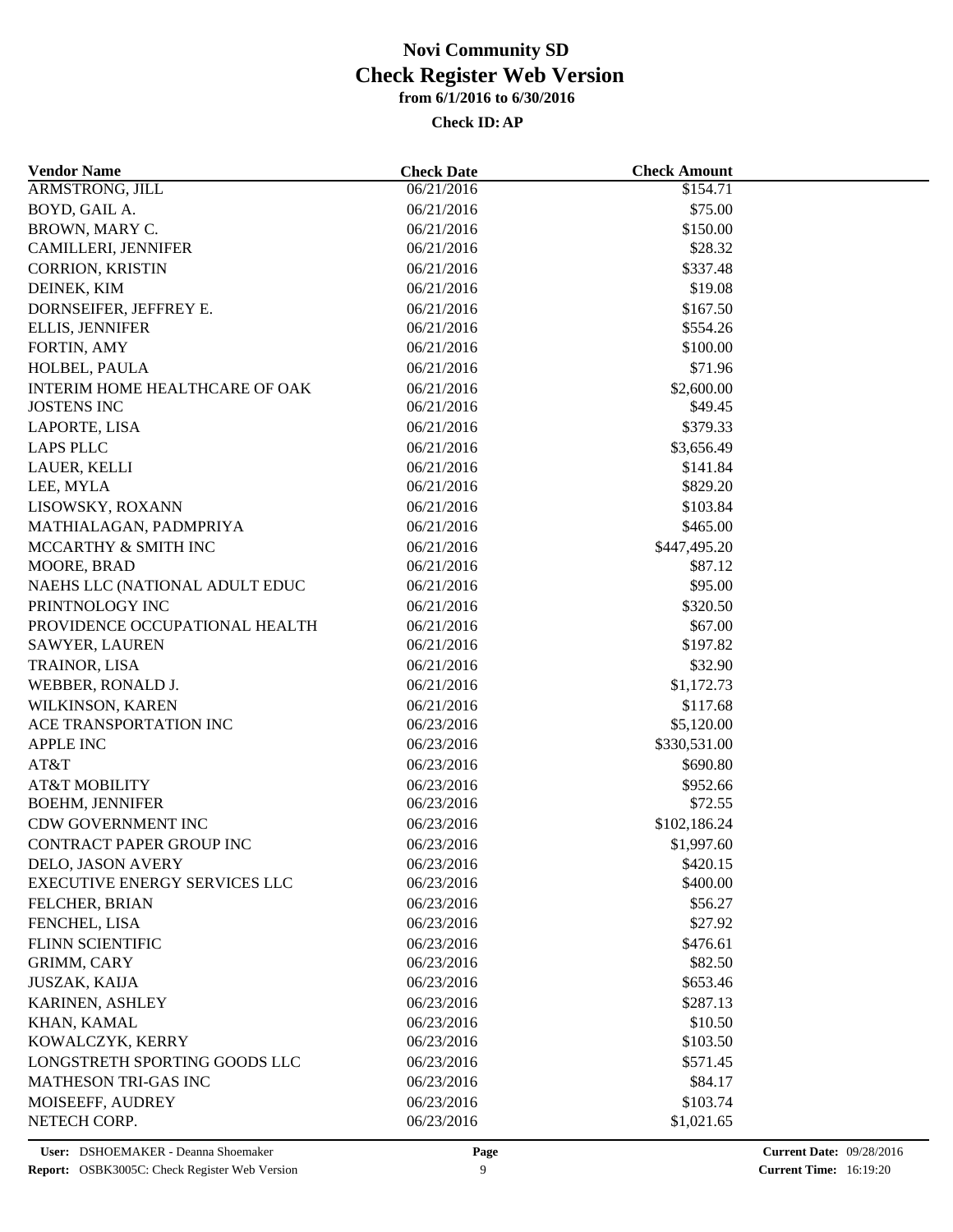| <b>Vendor Name</b>                    | <b>Check Date</b> | <b>Check Amount</b> |  |
|---------------------------------------|-------------------|---------------------|--|
| PATEL, SHAILEE                        | 06/23/2016        | \$541.49            |  |
| PENNYCUFF, LAURA                      | 06/23/2016        | \$31.15             |  |
| PROVIDENCE OCCUPATIONAL HEALTH        | 06/23/2016        | \$36.00             |  |
| SCHUMANN, RACHEL                      | 06/23/2016        | \$171.30            |  |
| STAPLES BUSINESS ADVANTAGE            | 06/23/2016        | \$69.25             |  |
| TERADA, HIKARU                        | 06/23/2016        | \$18.70             |  |
| TW SHIRTS                             | 06/23/2016        | \$431.25            |  |
| WESTERN WAYNE WOLFPACK                | 06/23/2016        | \$1,700.00          |  |
| <b>CHAPTER 13 TRUSTEE</b>             | 06/24/2016        | \$264.60            |  |
| <b>GREAT LAKES HIGHER EDUCATION G</b> | 06/24/2016        | \$168.30            |  |
| <b>MISDU</b>                          | 06/24/2016        | \$2,143.47          |  |
| PENNSYLVANIA HIGHER ED ASSISTA        | 06/24/2016        | \$180.90            |  |
| U.S. DEPARTMENT OF EDUCATION          | 06/24/2016        | \$463.52            |  |
| A PARTS WAREHOUSE                     | 06/28/2016        | \$134.49            |  |
| <b>ABC MANAGEMENT</b>                 | 06/28/2016        | \$272.00            |  |
| ABEL, MARCI                           | 06/28/2016        | \$295.81            |  |
| ALLEGRA MARKETING PRINT MAIL -        | 06/28/2016        | \$5,815.97          |  |
| AT&T                                  | 06/28/2016        | \$2,247.01          |  |
| AVENTRIC TECHNOLOGIES LLC             | 06/28/2016        | \$5,180.00          |  |
| AYERST CHOI KWANG DO LLC              | 06/28/2016        | \$160.20            |  |
| BEYER, TODD                           | 06/28/2016        | \$660.00            |  |
| <b>BLOCK, MELISSA</b>                 | 06/28/2016        | \$4,750.00          |  |
| <b>BOCO ENTERPRISES INC</b>           | 06/28/2016        | \$600.00            |  |
| BONAGIRI, NAVEEN KUMAR                | 06/28/2016        | \$65.00             |  |
|                                       |                   | \$1,850.00          |  |
| <b>BRICKS 4 KIDS</b>                  | 06/28/2016        |                     |  |
| CARLSON, SYDNEY                       | 06/28/2016        | \$131.67            |  |
| <b>CARTER CROMPTON SITE</b>           | 06/28/2016        | \$900.00            |  |
| <b>CINTAS CORPORATION #31</b>         | 06/28/2016        | \$221.30            |  |
| CIOLLI, LISA                          | 06/28/2016        | \$315.00            |  |
| CRAWFORD, LIBBY                       | 06/28/2016        | \$67.94             |  |
| <b>CUMMINS BRIDGEWAY LLC</b>          | 06/28/2016        | \$280.54            |  |
| DEAF COMMUNITY ADVOCACY NETWOR        | 06/28/2016        | \$320.50            |  |
| DELPIZZO, MARY                        | 06/28/2016        | \$37.97             |  |
| DELTA COM INC                         | 06/28/2016        | \$1,822.00          |  |
| DIATIKAR, CHRISTINE                   | 06/28/2016        | \$28.94             |  |
| <b>DILLON, MARY ANN</b>               | 06/28/2016        | \$375.00            |  |
| DYNAMIC WEST SCHOOL ASSEMBLIES        | 06/28/2016        | \$995.00            |  |
| EASTERN MICHIGAN UNIVERSITY           | 06/28/2016        | \$12,636.49         |  |
| EDWARD W. DUFFY & COMPANY             | 06/28/2016        | \$806.32            |  |
| <b>FLEETPRIDE INC</b>                 | 06/28/2016        | \$446.18            |  |
| FLINN SCIENTIFIC                      | 06/28/2016        | \$36.00             |  |
| FRANCHI, ROD                          | 06/28/2016        | \$145.04            |  |
| FRIZZO, HELEN                         | 06/28/2016        | \$375.00            |  |
| FUDALA, PEGGY                         | 06/28/2016        | \$100.00            |  |
| <b>GRAY, KAITLIN</b>                  | 06/28/2016        | \$96.16             |  |
| HARVEY, JENNIFER                      | 06/28/2016        | \$81.34             |  |
| <b>HICKEY LEADERSHIP GROUP</b>        | 06/28/2016        | \$112.50            |  |
| HOLLAND BUS COMPANY                   | 06/28/2016        | \$4,095.83          |  |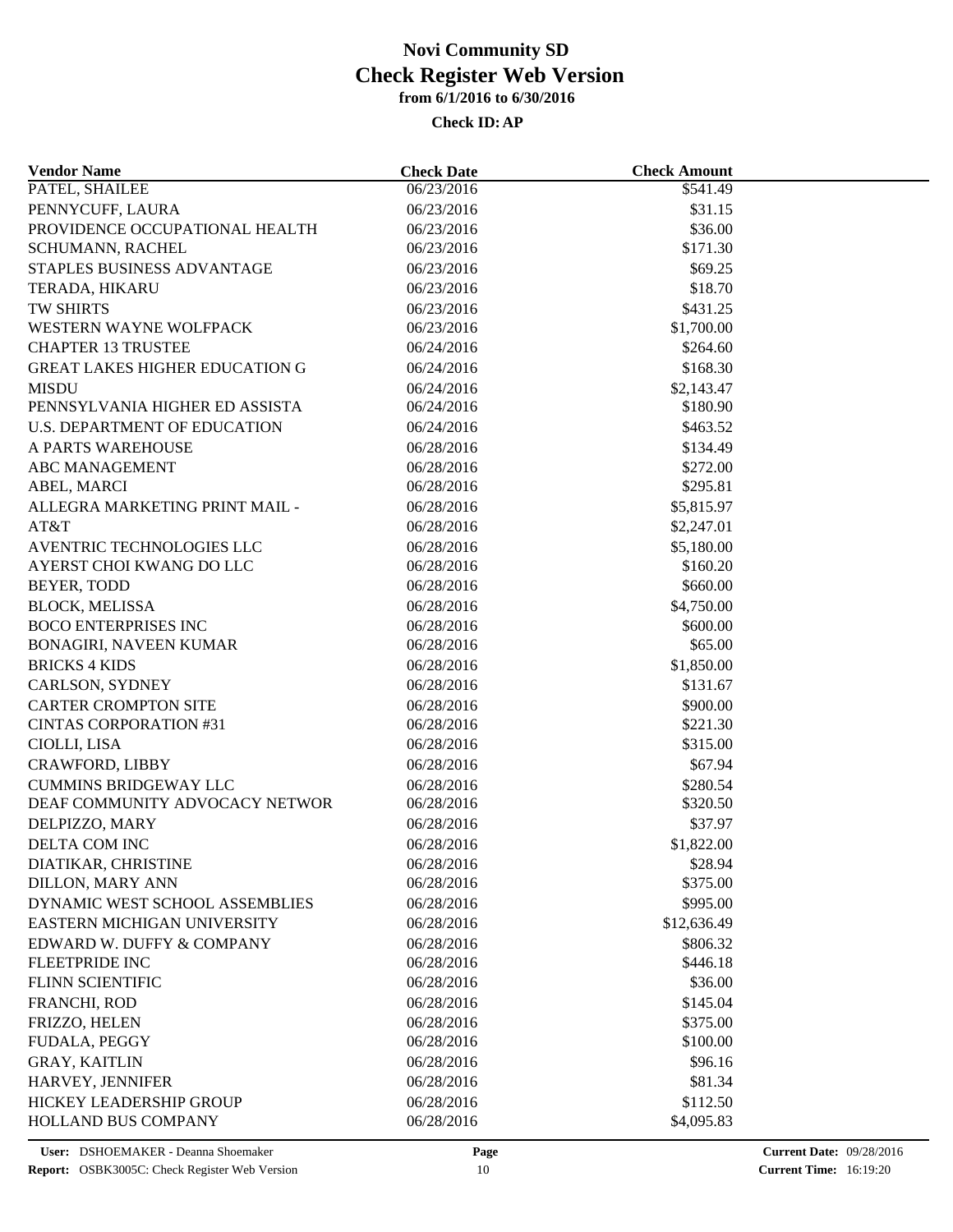| <b>Vendor Name</b>             | <b>Check Date</b> | <b>Check Amount</b> |  |
|--------------------------------|-------------------|---------------------|--|
| HOPPENSTEDT, DARBY             | 06/28/2016        | \$304.38            |  |
| JACKSON TRUCK SERVICE INC      | 06/28/2016        | \$3,593.46          |  |
| JANG, JINHEE                   | 06/28/2016        | \$268.55            |  |
| <b>JAVA JOES LLC</b>           | 06/28/2016        | \$1,414.75          |  |
| JEFF, KEVIN                    | 06/28/2016        | \$392.00            |  |
| <b>JLMH LLC</b>                | 06/28/2016        | \$1,020.00          |  |
| JOSHI, JYOTSNA                 | 06/28/2016        | \$539.60            |  |
| KANDURI, SUDHARSHANA PRIYA     | 06/28/2016        | \$284.00            |  |
| KAZALEH, CHARLES M.            | 06/28/2016        | \$480.00            |  |
| <b>KENNEDY, MARIE</b>          | 06/28/2016        | \$260.00            |  |
| LEE, JAE SUNG                  | 06/28/2016        | \$568.00            |  |
| LEISURE UNLIMITED LLC          | 06/28/2016        | \$724.50            |  |
| LIM-ARENA, DEBORAH             | 06/28/2016        | \$975.15            |  |
| LIVE SAFE ACADEMY              | 06/28/2016        | \$300.00            |  |
| MALBON, JOANNE M.              | 06/28/2016        | \$79.70             |  |
| MASON, DONALD J.               | 06/28/2016        | \$2,512.50          |  |
| MICHIGAN H.S. ATHLETIC ASSOC.  |                   |                     |  |
|                                | 06/28/2016        | \$2,444.44          |  |
| MIDWEST GOLF & TURF COMPANY    | 06/28/2016        | \$958.50            |  |
| MILES, SALAAM                  | 06/28/2016        | \$262.00            |  |
| NEFF MOTIVATION INC            | 06/28/2016        | \$182.33            |  |
| NORTHEY, LISA                  | 06/28/2016        | \$324.00            |  |
| NOVI HIGH SCHOOL ATHLETIC BOOS | 06/28/2016        | \$300.00            |  |
| NOVI HIGH SCHOOL BAND BOOSTERS | 06/28/2016        | \$1,315.24          |  |
| NUTTY SCIENTISTS OF SOUTHEAST  | 06/28/2016        | \$505.00            |  |
| <b>OAKLAND SCHOOLS</b>         | 06/28/2016        | \$42,112.84         |  |
| <b>OPERATION SMILE</b>         | 06/28/2016        | \$114.00            |  |
| PANTALONE, BREDA               | 06/28/2016        | \$97.85             |  |
| PLAYWORKS EDUCATION ENERGIZED  | 06/28/2016        | \$160.00            |  |
| RACKERBY-LI, ARRIANA           | 06/28/2016        | \$568.00            |  |
| ROGERS, DALE                   | 06/28/2016        | \$2,255.40          |  |
| ROSEN, NORIKO                  | 06/28/2016        | \$1,264.77          |  |
| RUSKIN, DANIELLE               | 06/28/2016        | \$1,045.93          |  |
| SACKETT, GAYLE                 | 06/28/2016        | \$58.00             |  |
| SAFEWAY SHREDDING LLC          | 06/28/2016        | \$155.00            |  |
| <b>SCAVO, LAWRENCE</b>         | 06/28/2016        | \$95.57             |  |
| SEO, HYUNJUNG                  | 06/28/2016        | \$235.00            |  |
| <b>SERVICE SPORTS</b>          | 06/28/2016        | \$150.00            |  |
| <b>SHAR SCHOOL SALES</b>       | 06/28/2016        | \$390.00            |  |
| SHERATON DETROIT NOVI          | 06/28/2016        | \$2,402.00          |  |
| SHOEMAKER, DEANNA              | 06/28/2016        | \$550.97            |  |
| SIKAITIS, JODI                 | 06/28/2016        | \$342.70            |  |
| STOTLER, DIANA                 | 06/28/2016        | \$254.78            |  |
| STRUCTURE TEC CORPORATION      | 06/28/2016        | \$1,527.82          |  |
| SURE RIDE TRANSPORATION LLC    | 06/28/2016        | \$7,920.00          |  |
| TANNER, STACY                  | 06/28/2016        | \$102.93            |  |
| THE BEST DEALS FOR YOU LLC     | 06/28/2016        | \$1,012.50          |  |
| THE BILINGUAL FUN CO LLC       | 06/28/2016        | \$140.00            |  |
| THE BUREAU OF LECTURES AND CON | 06/28/2016        | \$913.50            |  |
|                                |                   |                     |  |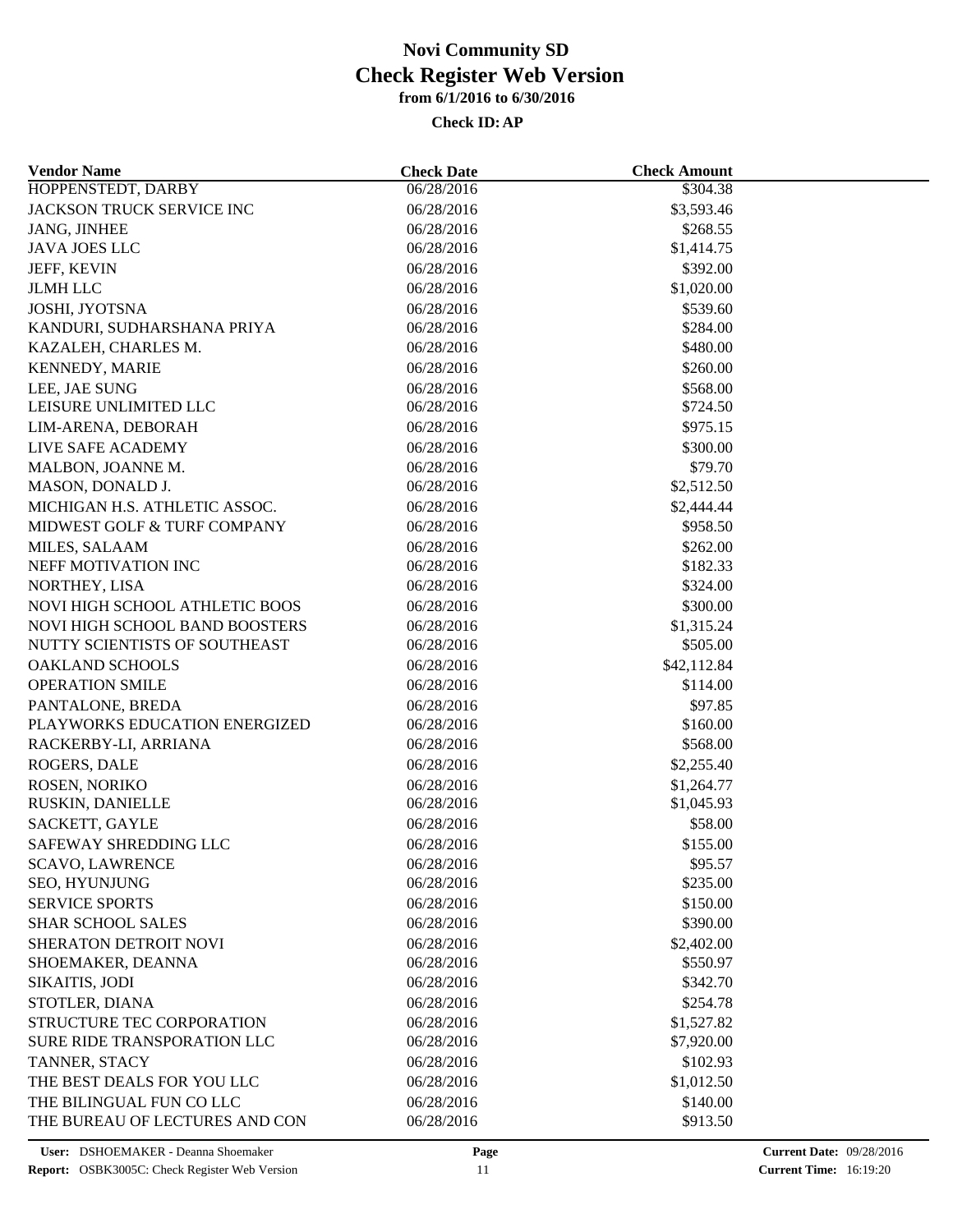| <b>Vendor Name</b>             | <b>Check Date</b> | <b>Check Amount</b> |  |
|--------------------------------|-------------------|---------------------|--|
| TMP ARCHITECTURE INC           | 06/28/2016        | \$7,632.55          |  |
| TW SHIRTS                      | 06/28/2016        | \$290.00            |  |
| <b>VSC INC</b>                 | 06/28/2016        | \$1,870.00          |  |
| WARECK, MICHELE                | 06/28/2016        | \$287.48            |  |
| <b>WORLDS OF MUSIC</b>         | 06/28/2016        | \$600.00            |  |
| WRIGHT, ALEXIS                 | 06/28/2016        | \$1,000.00          |  |
| WW WILLIAMS MIDWEST INC        | 06/28/2016        | \$279.43            |  |
| ABRAHAM, MARY                  | 06/29/2016        | \$29.66             |  |
| <b>APPLE INC</b>               | 06/29/2016        | \$17,835.00         |  |
| <b>BELANGER, DAVID</b>         | 06/29/2016        | \$342.63            |  |
| <b>BLOOM, JANET</b>            | 06/29/2016        | \$570.37            |  |
| BRANDENSTEIN, JILL             | 06/29/2016        | \$534.42            |  |
| CASE, NICHOLAS PEARSON         | 06/29/2016        | \$100.00            |  |
| CHECK, MARY ANNE               | 06/29/2016        | \$100.00            |  |
| CORRION, KRISTIN               | 06/29/2016        | \$295.41            |  |
| FARRIS, CATHERINE M.           | 06/29/2016        | \$188.46            |  |
| <b>GEORGE JAMES NIEMIEC</b>    | 06/29/2016        | \$50.00             |  |
| HANK GLASPIE AND ASSOCIATES LL | 06/29/2016        | \$50.00             |  |
| PLYMOUTH PT SPECIALISTS        | 06/29/2016        | \$3,516.55          |  |
| RICOH USA INC                  | 06/29/2016        | \$13,019.75         |  |
| SOLOMON, ANN MARIE             | 06/29/2016        | \$496.00            |  |
| ST. PATRICK CATHOLIC PARISH    | 06/29/2016        | \$1,086.00          |  |
| STEEH, ROBERT J.               | 06/29/2016        | \$354.24            |  |
| TEAM SPORTS INC                | 06/29/2016        | \$753.00            |  |
| <b>VSC INC</b>                 | 06/29/2016        | \$30,348.58         |  |
|                                |                   |                     |  |
| ALL AMERICAN FIELD HOCKEY CAMP | 06/29/2016        | \$3,500.00          |  |
| <b>ANDYMARK INC</b>            | 06/29/2016        | \$203.82            |  |
| ANTOLEC, JADE                  | 06/29/2016        | \$150.00            |  |
| <b>BELLE TIRE DISTRIBUTORS</b> | 06/29/2016        | \$2,026.36          |  |
| COLLINS, DONNA                 | 06/29/2016        | \$544.50            |  |
| DINKELMANN, JEFFREY            | 06/29/2016        | \$624.46            |  |
| DINKELMANN, KATY               | 06/29/2016        | \$386.06            |  |
| ENCO SYSTEMS INC               | 06/29/2016        | \$225.00            |  |
| FOLLETT SCHOOL SOLUTIONS INC   | 06/29/2016        | \$35.54             |  |
| HUDGENS, CHRISTINA             | 06/29/2016        | \$16.90             |  |
| HULVERSON, ELLEN               | 06/29/2016        | \$390.10            |  |
| LIPSON, ALLIE                  | 06/29/2016        | \$160.00            |  |
| MICHIGAN SCHOOL BUSINESS OFFIC | 06/29/2016        | \$500.00            |  |
| NORRIS, KIMBERLY R.            | 06/29/2016        | \$423.75            |  |
| NOVI PUBLIC LIBRARY            | 06/29/2016        | \$707.50            |  |
| SCHOOLPICTURES.COM             | 06/29/2016        | \$2,116.42          |  |
| STATE WIRE AND TERMINAL INC    | 06/29/2016        | \$215.99            |  |
| TRANSPORTATION ACCESSORIES CO  | 06/29/2016        | \$211.83            |  |
| WARREN, LACINDA                | 06/29/2016        | \$172.59            |  |
| <b>ABC MANAGEMENT</b>          | 06/30/2016        | \$272.00            |  |
| ABSOPURE WATER COMPANY DEPT #8 | 06/30/2016        | \$56.25             |  |
| ANDERSON MATINENANCE CONTRACTI | 06/30/2016        | \$115.00            |  |
| <b>BARANIK, KRISTY</b>         | 06/30/2016        | \$24.84             |  |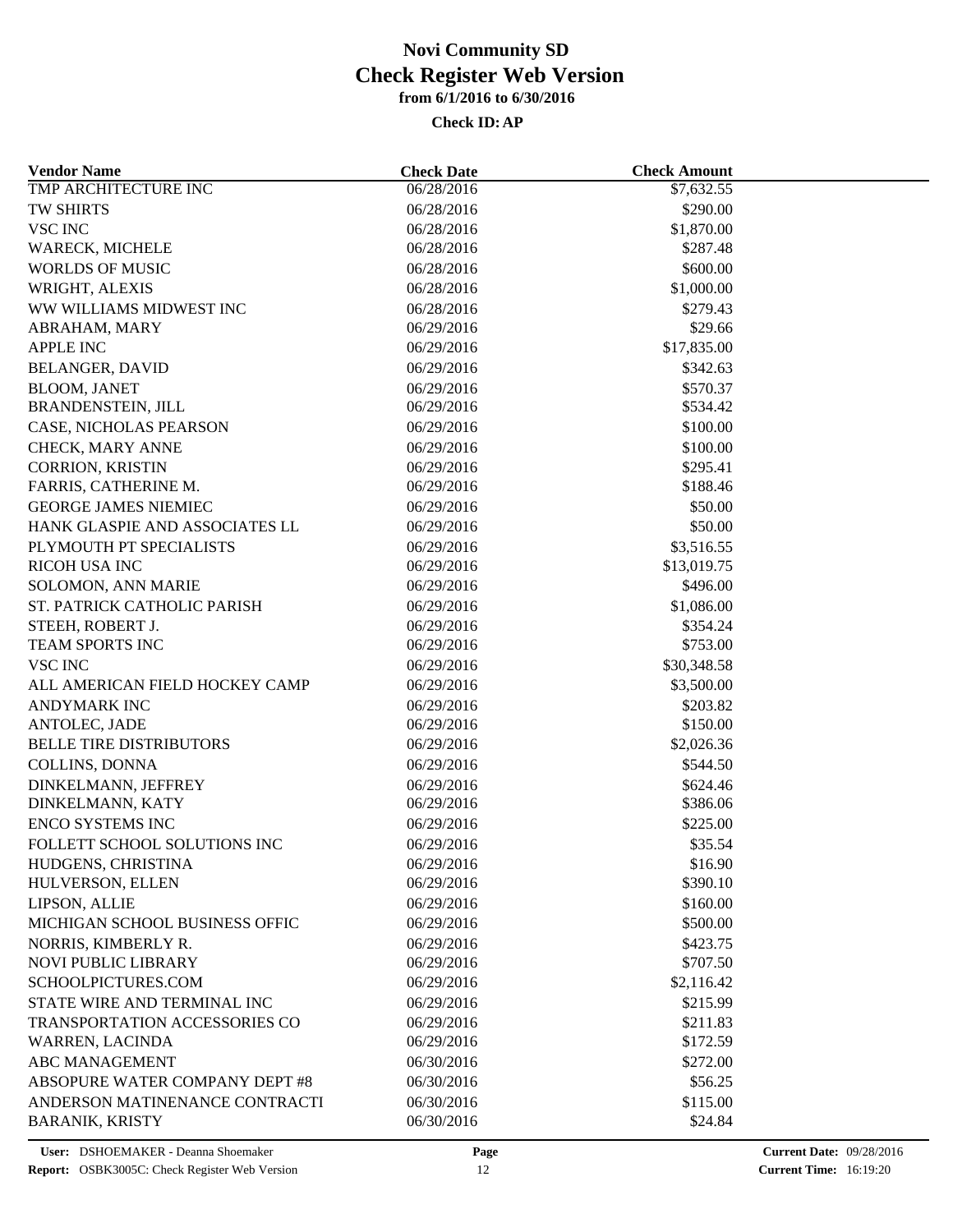| <b>Vendor Name</b>                    | <b>Check Date</b> | <b>Check Amount</b>   |                |
|---------------------------------------|-------------------|-----------------------|----------------|
| <b>BEDFORD, JULIE</b>                 | 06/30/2016        | \$38.88               |                |
| <b>BLOOMFIELD HILLS SCHOOL DISTRI</b> | 06/30/2016        | \$50.00               |                |
| CHAPUT, CAROL                         | 06/30/2016        | \$40.87               |                |
| CIANCIO, WANDA                        | 06/30/2016        | \$102.15              |                |
| CITY OF NOVI WATER & SEWER DEP        | 06/30/2016        | \$3,899.76            |                |
| COLONE, NICOLE                        | 06/30/2016        | \$355.62              |                |
| DAS, ANIMESH                          | 06/30/2016        | \$300.00              |                |
| DIGITAL AGE TECHNOLOGIES INC          | 06/30/2016        | \$35,506.53           |                |
| DRAGOO, MICHAEL                       | 06/30/2016        | \$784.10              |                |
| <b>DTE ENERGY</b>                     | 06/30/2016        | \$9,162.52            |                |
| FAWAZ, CARLA                          | 06/30/2016        | \$51.19               |                |
| FENCHEL, LISA                         | 06/30/2016        | \$50.89               |                |
| <b>GIBSON, JENNIFER</b>               | 06/30/2016        | \$142.50              |                |
| <b>GORDON, BRIAN</b>                  | 06/30/2016        | \$803.51              |                |
| <b>GRANT, JANET OR TODD</b>           | 06/30/2016        | \$544.32              |                |
| HOCKING, MARY                         | 06/30/2016        | \$240.48              |                |
| INTERIM HOME HEALTHCARE OF OAK        | 06/30/2016        | \$2,450.00            |                |
| <b>KEM-TEC LAND SURVEYORS</b>         | 06/30/2016        | \$2,200.00            |                |
| LYNCH, GLENNA                         | 06/30/2016        | \$457.31              |                |
| MEYERINK, RORI                        | 06/30/2016        | \$551.25              |                |
| NEW HORIZONS REHABILITATION SE        | 06/30/2016        | \$1,155.00            |                |
| OAKLAND COUNTY TREASURER              | 06/30/2016        | \$8,272.84            |                |
| PANYAM, VENKAT                        | 06/30/2016        | \$1,804.12            |                |
| PEDIATRIC HEALTH CONSULTANTS I        | 06/30/2016        | \$35,328.44           |                |
| PLYMOUTH PT SPECIALISTS               | 06/30/2016        | \$3,054.55            |                |
| PRINTNOLOGY INC                       | 06/30/2016        | \$15.18               |                |
| RINGOLD, CHERYL                       | 06/30/2016        | \$116.55              |                |
| SHAH, KAMLESH                         | 06/30/2016        | \$800.00              |                |
| STAPLES BUSINESS ADVANTAGE            | 06/30/2016        | \$69.37               |                |
| SURANYI, SHEILA                       | 06/30/2016        | \$88.11               |                |
| VEJANDLA, SRIDHAR                     | 06/30/2016        | \$600.00              |                |
| WALTHALL, CLAIRE                      | 06/30/2016        | \$2,506.45            |                |
|                                       |                   | <b>Issued:</b>        | \$7,285.36     |
|                                       |                   | <b>Reversed:</b>      | \$20,146.29    |
|                                       |                   | Cancelled:            | \$3,205,179.81 |
| <b>AP Checks Processed:</b><br>608    |                   | <b>AP Bank Total:</b> | \$3,232,611.46 |
| <b>Total Checks Processed:</b><br>608 |                   | <b>Grand Total:</b>   | \$3,232,611.46 |